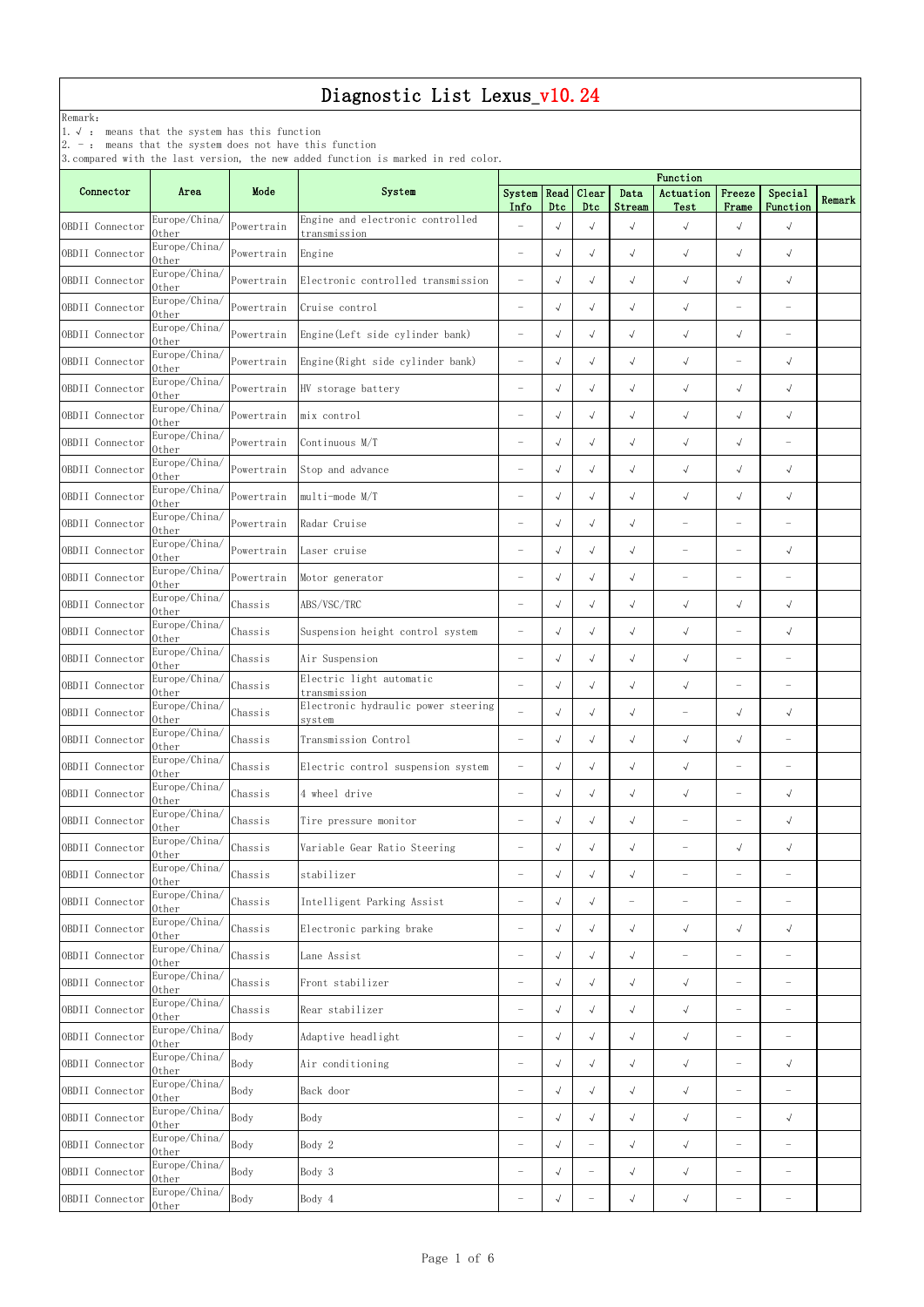Remark:

1.√ : means that the system has this function

2. - : means that the system does not have this function

|                 |                        |      | p.compared with the fast version, the new added function is marked in red color. | Function                 |                          |                          |                          |                                   |                          |                                   |        |
|-----------------|------------------------|------|----------------------------------------------------------------------------------|--------------------------|--------------------------|--------------------------|--------------------------|-----------------------------------|--------------------------|-----------------------------------|--------|
| Connector       | Area                   | Mode | System                                                                           | System<br>Info           | Read<br>Dtc              | Clear<br>Dtc             | Data<br>Stream           | Actuation<br>Test                 | Freeze<br>Frame          | Special<br>Function               | Remark |
| OBDII Connector | Europe/China/<br>0ther | Body | Body 5                                                                           | $\overline{\phantom{0}}$ | $\overline{\phantom{m}}$ | $\overline{\phantom{0}}$ | $\sqrt{ }$               | $\sqrt{ }$                        | ÷                        |                                   |        |
| OBDII Connector | Europe/China/<br>0ther | Body | Remove sonar                                                                     | $\overline{\phantom{0}}$ | $\sqrt{ }$               | $\sqrt{ }$               | $\sqrt{}$                | $\sqrt{ }$                        | $\overline{\phantom{m}}$ | $\overbrace{\phantom{123221111}}$ |        |
| OBDII Connector | Europe/China/<br>0ther | Body | Dashboard switch                                                                 | $\overline{\phantom{0}}$ | $\overline{\phantom{m}}$ | $\overline{\phantom{0}}$ | $\sqrt{ }$               | $\overline{\phantom{0}}$          | $\overline{\phantom{0}}$ | $\overline{\phantom{0}}$          |        |
| OBDII Connector | Europe/China/<br>0ther | Body | Driver door motor                                                                | $\overline{\phantom{0}}$ | $\sqrt{ }$               | $\sqrt{ }$               | $\sqrt{ }$               | $\sqrt{ }$                        | $\overline{\phantom{m}}$ | $\overbrace{\phantom{123221111}}$ |        |
| OBDII Connector | Europe/China/<br>0ther | Body | Driver seat switch                                                               | $\overline{\phantom{0}}$ | $\overline{\phantom{m}}$ | $\overline{\phantom{0}}$ | $\sqrt{ }$               | $\sqrt{ }$                        | $\overline{\phantom{m}}$ | $\qquad \qquad -$                 |        |
| OBDII Connector | Europe/China/<br>0ther | Body | Gateway                                                                          | $\overline{\phantom{m}}$ | $\sqrt{ }$               | $\sqrt{ }$               | $\overline{\phantom{0}}$ | $\overline{\phantom{m}}$          | $\overline{\phantom{a}}$ |                                   |        |
| OBDII Connector | Europe/China/<br>0ther | Body | METER                                                                            | $\overline{\phantom{0}}$ | $\overline{\phantom{m}}$ | $\overline{\phantom{0}}$ | $\sqrt{ }$               | $\sqrt{ }$                        | $\overline{\phantom{0}}$ | $\overbrace{\phantom{123221111}}$ |        |
| OBDII Connector | Europe/China/<br>0ther | Body | Rearview mirror                                                                  | $\overline{\phantom{0}}$ | $\overline{\phantom{a}}$ | $\overline{\phantom{0}}$ | $\sqrt{ }$               | $\sqrt{ }$                        | $\overline{\phantom{0}}$ | $\overline{\phantom{0}}$          |        |
| OBDII Connector | Europe/China/<br>0ther | Body | Left Rearview mirror                                                             | $\equiv$                 | $\overline{\phantom{m}}$ | $\overline{\phantom{0}}$ | $\sqrt{ }$               | $\sqrt{ }$                        | $\overline{\phantom{0}}$ | $\overline{\phantom{0}}$          |        |
| OBDII Connector | Europe/China/<br>0ther | Body | Right Rearview mirror                                                            |                          | $\overline{\phantom{m}}$ | $\overline{\phantom{0}}$ | $\sqrt{ }$               | $\sqrt{ }$                        | $\overline{\phantom{0}}$ |                                   |        |
| OBDII Connector | Europe/China/<br>0ther | Body | Seating detection                                                                | $\overline{\phantom{0}}$ | $\sqrt{ }$               | $\sqrt{ }$               | $\sqrt{}$                |                                   |                          | $\sqrt{ }$                        |        |
| OBDII Connector | Europe/China/<br>0ther | Body | Passenger door motor                                                             |                          | $\sqrt{ }$               | $\sqrt{ }$               | $\sqrt{ }$               | $\sqrt{ }$                        | $\overline{\phantom{0}}$ |                                   |        |
| OBDII Connector | Europe/China/<br>0ther | Body | Passenger seat                                                                   | $\equiv$                 | $\overline{\phantom{m}}$ | $\overline{\phantom{0}}$ | $\sqrt{ }$               | $\sqrt{ }$                        | $\overline{\phantom{0}}$ | $\overline{\phantom{0}}$          |        |
| OBDII Connector | Europe/China/<br>0ther | Body | Power-supply control                                                             | $\overline{\phantom{0}}$ | $\sqrt{ }$               | $\sqrt{ }$               |                          | $\overbrace{\phantom{123221111}}$ | $\qquad \qquad -$        | $\sqrt{ }$                        |        |
| OBDII Connector | Europe/China/<br>0ther | Body | Rain sensor                                                                      |                          | $\overline{\phantom{m}}$ | $\overline{\phantom{0}}$ | $\sqrt{ }$               | $\overline{\phantom{m}}$          | $\overline{\phantom{m}}$ | $\overline{\phantom{0}}$          |        |
| OBDII Connector | Europe/China/<br>0ther | Body | Rear seat switch                                                                 | $\overline{\phantom{0}}$ | $\overline{\phantom{m}}$ | $\overline{\phantom{0}}$ | $\sqrt{ }$               | $\overline{\phantom{0}}$          | $\overline{\phantom{a}}$ | $\overline{\phantom{0}}$          |        |
| OBDII Connector | Europe/China/<br>0ther | Body | Left rear door motor                                                             |                          | $\sqrt{ }$               | $\sqrt{ }$               | $\sqrt{ }$               | $\sqrt{ }$                        | $\overline{\phantom{0}}$ |                                   |        |
| OBDII Connector | Europe/China/<br>0ther | Body | Left rear seat                                                                   |                          | $\overline{\phantom{a}}$ | $\overline{\phantom{0}}$ | $\sqrt{ }$               | $\sqrt{}$                         | $\overline{\phantom{0}}$ |                                   |        |
| OBDII Connector | Europe/China/<br>0ther | Body | Right rear door seat                                                             |                          | $\sqrt{ }$               | $\sqrt{ }$               | $\sqrt{ }$               | $\sqrt{ }$                        | $\overline{\phantom{0}}$ |                                   |        |
| OBDII Connector | Europe/China/<br>0ther | Body | Right rear seat                                                                  |                          | $\overline{\phantom{m}}$ | $\overline{\phantom{0}}$ | $\sqrt{ }$               | $\sqrt{ }$                        | ÷                        |                                   |        |
| OBDII Connector | Europe/China/<br>0ther | Body | Sliding top skylight                                                             | $\equiv$                 | $\overline{\phantom{m}}$ | $\overline{\phantom{0}}$ | $\sqrt{ }$               | $\sqrt{ }$                        | $\overline{\phantom{m}}$ |                                   |        |
| OBDII Connector | Europe/China/<br>0ther | Body | Airbag                                                                           |                          | $\sqrt{ }$               | $\sqrt{ }$               | $\sqrt{ }$               |                                   | ÷                        | $\sqrt{ }$                        |        |
| OBDII Connector | Europe/China/<br>Other | Body | Sliding roof                                                                     |                          | $\sqrt{ }$               | $\sqrt{2}$               | $\sqrt{ }$               | $\overline{\phantom{0}}$          | $\overline{\phantom{0}}$ |                                   |        |
| OBDII Connector | Europe/China/<br>0ther | Body | Steering pad switch                                                              | $\overline{\phantom{0}}$ | $\overline{\phantom{m}}$ | $\overline{\phantom{0}}$ | $\sqrt{ }$               | $\overbrace{\phantom{123221111}}$ | $\overline{\phantom{0}}$ |                                   |        |
| OBDII Connector | Europe/China/<br>0ther | Body | Tilt and telescopic steering wheel                                               | $\overline{\phantom{m}}$ | $\sqrt{ }$               | $\sqrt{ }$               | $\sqrt{ }$               | $\sqrt{ }$                        | $\sqrt{ }$               | $\overline{\phantom{0}}$          |        |
| OBDII Connector | Europe/China/<br>0ther | Body | Wiper                                                                            | $\overline{\phantom{0}}$ | $\overline{\phantom{m}}$ | $\overline{\phantom{0}}$ | $\sqrt{}$                | $\sqrt{ }$                        | $\overline{\phantom{m}}$ | $\qquad \qquad -$                 |        |
| OBDII Connector | Europe/China/<br>0ther | Body | Main Body                                                                        | $\overline{\phantom{0}}$ | $\sqrt{ }$               | $\sqrt{ }$               | $\sqrt{}$                | $\sqrt{ }$                        | $\overline{\phantom{m}}$ | $\sqrt{ }$                        |        |
| OBDII Connector | Europe/China/<br>0ther | Body | Toyota safety protection system                                                  | $\overline{\phantom{a}}$ | $\sqrt{ }$               | $\sqrt{ }$               | $\sqrt{}$                | $\sqrt{ }$                        | $\overline{\phantom{0}}$ | $\overline{\phantom{0}}$          |        |
| OBDII Connector | Europe/China/<br>0ther | Body | Entry&start                                                                      | $\overline{\phantom{0}}$ | $\sqrt{ }$               | $\sqrt{ }$               | $\sqrt{ }$               | $\sqrt{ }$                        | $\overline{\phantom{0}}$ | $\sqrt{ }$                        |        |
| OBDII Connector | Europe/China/<br>0ther | Body | HVGateway                                                                        | $\overline{\phantom{0}}$ | $\sqrt{ }$               | $\sqrt{ }$               | $\sqrt{}$                |                                   | ÷                        | $\sqrt{ }$                        |        |
| OBDII Connector | Europe/China/<br>0ther | Body | Night vision                                                                     | $\overline{\phantom{0}}$ | $\sqrt{ }$               | $\sqrt{ }$               | $\sqrt{ }$               | $\sqrt{ }$                        | $\overline{\phantom{m}}$ | $\overline{\phantom{0}}$          |        |
| OBDII Connector | Europe/China/<br>0ther | Body | Headlamp automatic levelling                                                     | $\overline{\phantom{0}}$ | $\sqrt{ }$               | $\sqrt{ }$               | $\sqrt{ }$               | $\sqrt{ }$                        | $\overline{\phantom{m}}$ | $\sqrt{ }$                        |        |
| OBDII Connector | Europe/China/<br>0ther | Body | <b>BEAN</b> Gateway                                                              | $\overline{\phantom{0}}$ | $\sqrt{ }$               | $\sqrt{ }$               | $\overline{\phantom{0}}$ | $\overline{\phantom{0}}$          | $\overline{\phantom{0}}$ | $\overline{\phantom{0}}$          |        |
| OBDII Connector | Europe/China/<br>0ther | Body | Attachment Gateway                                                               |                          | $\sqrt{ }$               | $\sqrt{ }$               | $\sqrt{ }$               | $\overbrace{\phantom{123221111}}$ | $\qquad \qquad -$        |                                   |        |
| OBDII Connector | Europe/China/<br>0ther | Body | Left fron seat air conditioning                                                  |                          | $\mathbf \sim$           |                          |                          |                                   |                          |                                   |        |
| OBDII Connector | Europe/China/<br>0ther | Body | Right front seat air conditioning                                                | $\overline{\phantom{m}}$ | $\sqrt{ }$               | $\overline{\phantom{0}}$ | $\sqrt{ }$               | $\sqrt{ }$                        | $\overline{\phantom{m}}$ | $\overline{\phantom{a}}$          |        |
| OBDII Connector | Europe/China/<br>Other | Body | CANGateway                                                                       | $\overline{\phantom{m}}$ | $\sqrt{ }$               | $\sqrt{ }$               | $\overline{\phantom{a}}$ | $\overline{\phantom{m}}$          | $\overline{\phantom{m}}$ | $\sqrt{ }$                        |        |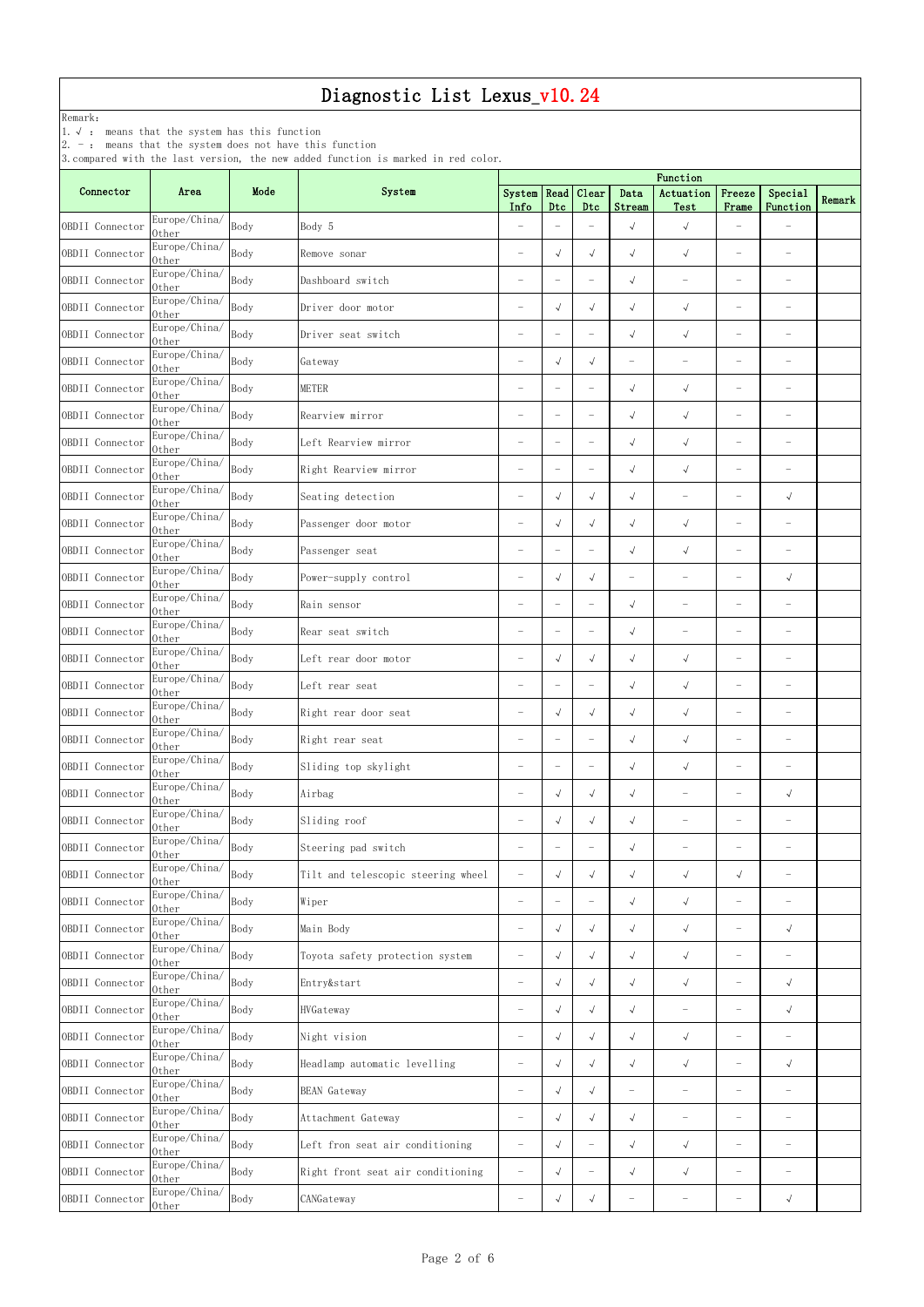Remark:

1.√ : means that the system has this function

2. - : means that the system does not have this function

|                       |                        |            |                                                                  | Function                 |                          |                          |                          |                          |                                   |                          |        |  |  |
|-----------------------|------------------------|------------|------------------------------------------------------------------|--------------------------|--------------------------|--------------------------|--------------------------|--------------------------|-----------------------------------|--------------------------|--------|--|--|
| Connector             | Area                   | Mode       | System                                                           | System   Read  <br>Info  | Dtc                      | Clear<br>Dtc             | Data<br>Stream           | Actuation<br>Test        | Freeze<br>Frame                   | Special<br>Function      | Remark |  |  |
| OBDII Connector       | Europe/China/<br>0ther | Body       | ECMGateway                                                       |                          | $\sqrt{ }$               | $\sqrt{}$                | $\sqrt{}$                |                          |                                   | $\sqrt{ }$               |        |  |  |
| OBDII Connector       | Europe/China/<br>0ther | Body       | ECB (Electronic control brake<br>system)                         |                          | $\sqrt{ }$               | $\sqrt{ }$               | $\sqrt{ }$               |                          | $\overline{\phantom{m}}$          |                          |        |  |  |
| OBDII Connector       | Europe/China/<br>0ther | Body       | WIL (Reduce excessive loss of<br>cervical vertebra flexion harm) |                          | $\sqrt{ }$               | $\sqrt{ }$               | $\sqrt{ }$               |                          | $\overline{\phantom{0}}$          |                          |        |  |  |
| OBDII Connector       | Europe/China/<br>Other | Body       | Central console switch                                           |                          | $\overline{\phantom{0}}$ | $\sqrt{ }$               | $\sqrt{ }$               | $\overline{\phantom{0}}$ | $\overline{\phantom{0}}$          |                          |        |  |  |
| OBDII Connector       | Europe/China/<br>0ther | Body       | Rear console switch                                              |                          | $\sqrt{ }$               | $\sqrt{ }$               | $\sqrt{ }$               | $\sqrt{ }$               |                                   |                          |        |  |  |
| OBDII Connector       | Europe/China/<br>0ther | Body       | Left rear seatAir conditioning                                   | $\overline{\phantom{m}}$ | $\sqrt{ }$               |                          | $\sqrt{ }$               | $\sqrt{ }$               | $\overline{\phantom{m}}$          |                          |        |  |  |
| OBDII Connector       | Europe/China/<br>0ther | Body       | Right rear seatAir conditioning                                  | $\overline{\phantom{0}}$ | $\sqrt{ }$               | $\overline{\phantom{0}}$ | $\sqrt{ }$               | $\sqrt{ }$               | $\overline{\phantom{0}}$          |                          |        |  |  |
| OBDII Connector       | Europe/China/<br>0ther | Body       | Power-supply control                                             |                          | $\sqrt{ }$               | $\sqrt{ }$               | $\sqrt{ }$               | $\sqrt{ }$               | $\sqrt{ }$                        |                          |        |  |  |
| OBDII Connector       | Europe/China/<br>0ther | Body       | Right side activity head protection<br>system                    |                          | $\sqrt{ }$               | $\sqrt{ }$               | $\sqrt{ }$               | $\sqrt{ }$               | $\overline{\phantom{0}}$          |                          |        |  |  |
| OBDII Connector       | Europe/China/<br>0ther | Body       | Left side activity head protection<br>system                     |                          | $\sqrt{ }$               | $\sqrt{ }$               | $\sqrt{ }$               | $\sqrt{ }$               | $\overbrace{\phantom{123221111}}$ |                          |        |  |  |
| OBDII Connector       | Europe/China/<br>0ther | Body       | Instrument panel                                                 |                          | $\sqrt{ }$               | $\sqrt{ }$               | $\sqrt{}$                | $\sqrt{ }$               | $\overline{\phantom{0}}$          |                          |        |  |  |
| OBDII Connector       | Europe/China/<br>0ther | Body       | Anti-theft system                                                | $\overline{\phantom{a}}$ | $\sqrt{ }$               | $\sqrt{ }$               | $\sqrt{ }$               | $\sqrt{ }$               | $\overline{\phantom{m}}$          | $\sqrt{ }$               |        |  |  |
| OBDII Connector       | Europe/China/<br>0ther | Body       | Pre-crash                                                        |                          | $\sqrt{ }$               | $\sqrt{ }$               | $\sqrt{}$                | $\sqrt{ }$               | $\overline{\phantom{m}}$          |                          |        |  |  |
| OBDII Connector       | Europe/China/<br>Other | Body       | Steering lock                                                    | $\overline{\phantom{a}}$ | $\sqrt{ }$               | $\sqrt{ }$               | $\sqrt{ }$               | $\sqrt{ }$               | $\overline{\phantom{m}}$          |                          |        |  |  |
| OBDII Connector       | Japan                  | Powertrain | Engine and electronic controlled<br>transmission                 |                          | $\sqrt{ }$               | $\sqrt{ }$               | $\sqrt{ }$               | $\sqrt{ }$               | $\sqrt{ }$                        | $\sqrt{ }$               |        |  |  |
| OBDII Connector       | Japan                  | Powertrain | Engine                                                           | $\overline{\phantom{0}}$ | $\sqrt{ }$               | $\sqrt{}$                | $\sqrt{}$                | $\sqrt{ }$               | $\sqrt{ }$                        | $\sqrt{ }$               |        |  |  |
| OBDII Connector Japan |                        | Powertrain | Electronic controlled transmission                               | $\overline{\phantom{0}}$ | $\sqrt{ }$               | $\sqrt{}$                | $\sqrt{2}$               | $\sqrt{ }$               | $\sqrt{}$                         | $\sqrt{ }$               |        |  |  |
| OBDII Connector Japan |                        | Powertrain | Cruise control                                                   |                          | $\checkmark$             | $\sqrt{ }$               | $\checkmark$             | $\sqrt{ }$               |                                   |                          |        |  |  |
| OBDII Connector       | Japan                  | Powertrain | Engine (Left side cylinder bank)                                 | $\overline{\phantom{0}}$ | $\sqrt{ }$               | $\sqrt{}$                | $\sqrt{}$                | $\sqrt{}$                | $\sqrt{ }$                        | $\overline{\phantom{0}}$ |        |  |  |
| OBDII Connector       | Japan                  | Powertrain | Engine (Right side cylinder bank)                                | $\overline{\phantom{0}}$ | $\sqrt{ }$               | $\sqrt{}$                | $\sqrt{}$                | $\sqrt{ }$               | $\overline{\phantom{0}}$          | $\overline{\phantom{0}}$ |        |  |  |
| OBDII Connector       | Japan                  | Powertrain | HV storage battery                                               | $\overline{\phantom{a}}$ | $\sqrt{ }$               | $\sqrt{ }$               | $\sqrt{}$                | $\sqrt{ }$               | $\sqrt{ }$                        | $\overline{\phantom{0}}$ |        |  |  |
| OBDII Connector       | Japan                  | Powertrain | mix control                                                      | $\equiv$                 | $\sqrt{ }$               | $\sqrt{2}$               | $\sqrt{2}$               | $\sqrt{ }$               | $\sqrt{ }$                        | $\overline{\phantom{0}}$ |        |  |  |
| OBDII Connector       | Japan                  | Powertrain | Continuous M/T                                                   | $\overline{\phantom{0}}$ | $\sqrt{ }$               | $\sqrt{}$                | $\sqrt{2}$               | $\sqrt{ }$               | $\sqrt{ }$                        | $\overline{\phantom{a}}$ |        |  |  |
| OBDII Connector       | Japan                  | Powertrain | Stop and advance                                                 | $\overline{\phantom{m}}$ | $\sqrt{ }$               | $\sqrt{ }$               | $\sqrt{ }$               | $\sqrt{ }$               | $\sqrt{\phantom{a}}$              | $\qquad \qquad -$        |        |  |  |
| OBDII Connector       | Japan                  | Powertrain | multi-mode M/T                                                   | $\equiv$                 | $\sqrt{}$                | $\sqrt{}$                | $\sqrt{2}$               | $\sqrt{ }$               | $\checkmark$                      | $\qquad \qquad -$        |        |  |  |
| OBDII Connector       | Japan                  | Powertrain | Radar Cruise                                                     | $\overline{\phantom{a}}$ | $\sqrt{}$                | $\sqrt{}$                | $\sqrt{2}$               | $\equiv$                 | $\overline{\phantom{0}}$          | $\overline{\phantom{0}}$ |        |  |  |
| OBDII Connector       | Japan                  | Powertrain | Laser cruise                                                     | $\overline{\phantom{0}}$ | $\sqrt{}$                | $\sqrt{2}$               | $\sqrt{}$                | $\overline{\phantom{m}}$ | $\overline{\phantom{0}}$          | $\overline{\phantom{0}}$ |        |  |  |
| OBDII Connector       | Japan                  | Powertrain | Motor generator                                                  | $\overline{\phantom{m}}$ | $\sqrt{ }$               | $\checkmark$             | $\sqrt{}$                | $\overline{\phantom{a}}$ | $\overline{\phantom{0}}$          | $\overline{\phantom{a}}$ |        |  |  |
| OBDII Connector       | Japan                  | Chassis    | ABS/VSC/TRC                                                      | $\overline{\phantom{0}}$ | $\sqrt{ }$               | $\sqrt{}$                | $\sqrt{}$                | $\sqrt{}$                | $\sqrt{ }$                        | $\sqrt{ }$               |        |  |  |
| OBDII Connector       | Japan                  | Chassis    | Suspension height control system                                 | $\overline{\phantom{m}}$ | $\sqrt{ }$               | $\sqrt{}$                | $\sqrt{2}$               | $\sqrt{ }$               | $\overline{\phantom{m}}$          | $\overline{\phantom{0}}$ |        |  |  |
| OBDII Connector       | Japan                  | Chassis    | Air Suspension                                                   | $\overline{\phantom{m}}$ | $\checkmark$             | $\sqrt{2}$               | $\sqrt{2}$               | $\sqrt{ }$               | $\overline{\phantom{0}}$          | $\overline{\phantom{0}}$ |        |  |  |
| OBDII Connector Japan |                        | Chassis    | Electric light automatic<br>transmission                         | $\overline{\phantom{m}}$ | $\sqrt{ }$               | $\sqrt{ }$               | $\sqrt{}$                | $\sqrt{ }$               | $\overline{\phantom{m}}$          |                          |        |  |  |
| OBDII Connector Japan |                        | Chassis    | Electronic hydraulic power steering<br>system                    | $\equiv$                 | $\sqrt{ }$               | $\sqrt{ }$               | $\sqrt{ }$               | $\overline{\phantom{m}}$ | $\sqrt{ }$                        | $\sqrt{ }$               |        |  |  |
| OBDII Connector       | Japan                  | Chassis    | Transmission Control                                             | $\overline{\phantom{0}}$ | $\sqrt{ }$               | $\sqrt{}$                | $\sqrt{}$                | $\sqrt{ }$               | $\sqrt{\phantom{a}}$              | $\overline{\phantom{0}}$ |        |  |  |
| OBDII Connector       | Japan                  | Chassis    | Electric control suspension system                               | $\overline{\phantom{m}}$ | $\sqrt{ }$               | $\sqrt{}$                | $\sqrt{ }$               | $\sqrt{ }$               | $\equiv$                          | $\overline{\phantom{0}}$ |        |  |  |
| OBDII Connector       | Japan                  | Chassis    | 4 wheel drive                                                    | $\overline{\phantom{m}}$ | $\sqrt{}$                | $\sqrt{}$                | $\sqrt{}$                | $\sqrt{}$                | $\overline{\phantom{0}}$          | $\overline{\phantom{0}}$ |        |  |  |
| OBDII Connector       | Japan                  | Chassis    | Tire pressure monitor                                            | $\overline{\phantom{m}}$ | $\sqrt{}$                | $\sqrt{}$                | $\sqrt{}$                | $\overline{\phantom{m}}$ | $\overline{\phantom{a}}$          | $\sqrt{ }$               |        |  |  |
| OBDII Connector       | Japan                  | Chassis    | Variable Gear Ratio Steering                                     | $\overline{\phantom{m}}$ | $\sqrt{ }$               | $\sqrt{}$                | $\sqrt{}$                | $\overline{\phantom{0}}$ | $\sqrt{ }$                        | $\overline{\phantom{a}}$ |        |  |  |
| OBDII Connector       | Japan                  | Chassis    | stabilizer                                                       | $\overline{\phantom{a}}$ | $\sqrt{}$                | $\sqrt{ }$               | $\sqrt{}$                | $\overline{\phantom{a}}$ | $\overline{\phantom{0}}$          | $\overline{\phantom{0}}$ |        |  |  |
| OBDII Connector       | Japan                  | Chassis    | Intelligent Parking Assist                                       | $\overline{\phantom{0}}$ | $\sqrt{}$                | $\sqrt{}$                | $\overline{\phantom{0}}$ | $\equiv$                 | $\overline{\phantom{0}}$          |                          |        |  |  |
| OBDII Connector       | Japan                  | Chassis    | Electronic parking brake                                         | $\overline{\phantom{m}}$ | $\sqrt{}$                | $\sqrt{}$                | $\sqrt{}$                | $\sqrt{}$                | $\sqrt{ }$                        | $\sqrt{ }$               |        |  |  |
| OBDII Connector       | Japan                  | Chassis    | Lane Assist                                                      | $\equiv$                 | $\sqrt{ }$               | $\sqrt{}$                | $\sqrt{}$                | $\overline{\phantom{m}}$ | $\overline{\phantom{0}}$          | $\overline{\phantom{0}}$ |        |  |  |
| OBDII Connector Japan |                        | Chassis    | Front stabilizer                                                 | $\overline{\phantom{m}}$ | $\sqrt{}$                | $\sqrt{}$                | $\sqrt{ }$               | $\sqrt{ }$               | $\overline{\phantom{0}}$          | $\overline{\phantom{a}}$ |        |  |  |
| OBDII Connector       | Japan                  | Chassis    | Rear stabilizer                                                  | $\overline{\phantom{0}}$ | $\sqrt{ }$               | $\sqrt{ }$               | $\sqrt{ }$               | $\sqrt{ }$               | $\equiv$                          | $\overline{\phantom{0}}$ |        |  |  |
| OBDII Connector       | Japan                  | Body       | Adaptive headlight                                               | $\overline{\phantom{a}}$ | $\sqrt{ }$               | $\sqrt{}$                | $\sqrt{}$                | $\sqrt{ }$               | $\overline{\phantom{m}}$          | $\overline{\phantom{0}}$ |        |  |  |
| OBDII Connector Japan |                        | Body       | Air conditioning                                                 |                          | $\sqrt{ }$               |                          | $\sqrt{ }$               | $\sqrt{ }$               | $\overline{\phantom{0}}$          | $\qquad \qquad -$        |        |  |  |
| OBDII Connector Japan |                        | Body       | Back door                                                        |                          | $\sqrt{}$                | $\sqrt{}$                | $\sqrt{}$                | $\sqrt{ }$               | $\overline{\phantom{m}}$          |                          |        |  |  |
| OBDII Connector Japan |                        | Body       | Body                                                             | $\overline{\phantom{m}}$ | $\sqrt{ }$               | $\sqrt{ }$               | $\sqrt{ }$               | $\sqrt{ }$               | $\overline{\phantom{0}}$          | $\sqrt{}$                |        |  |  |
| OBDII Connector       | Japan                  | Body       | Body 2                                                           | $\overline{\phantom{0}}$ | $\sqrt{ }$               | $\qquad \qquad -$        | $\sqrt{ }$               | $\sqrt{ }$               | $\overline{\phantom{0}}$          | $\overline{\phantom{0}}$ |        |  |  |
| OBDII Connector       | Japan                  | Body       | Body 3                                                           | $\overline{\phantom{m}}$ | $\sqrt{ }$               | $\overline{\phantom{a}}$ | $\sqrt{ }$               | $\sqrt{ }$               | $\overline{\phantom{m}}$          | $\qquad \qquad -$        |        |  |  |
| OBDII Connector Japan |                        | Body       | Body 4                                                           | $\overline{\phantom{m}}$ | $\sqrt{ }$               | $\qquad \qquad -$        | $\sqrt{ }$               | $\sqrt{ }$               | $\overline{\phantom{a}}$          | $\overline{\phantom{0}}$ |        |  |  |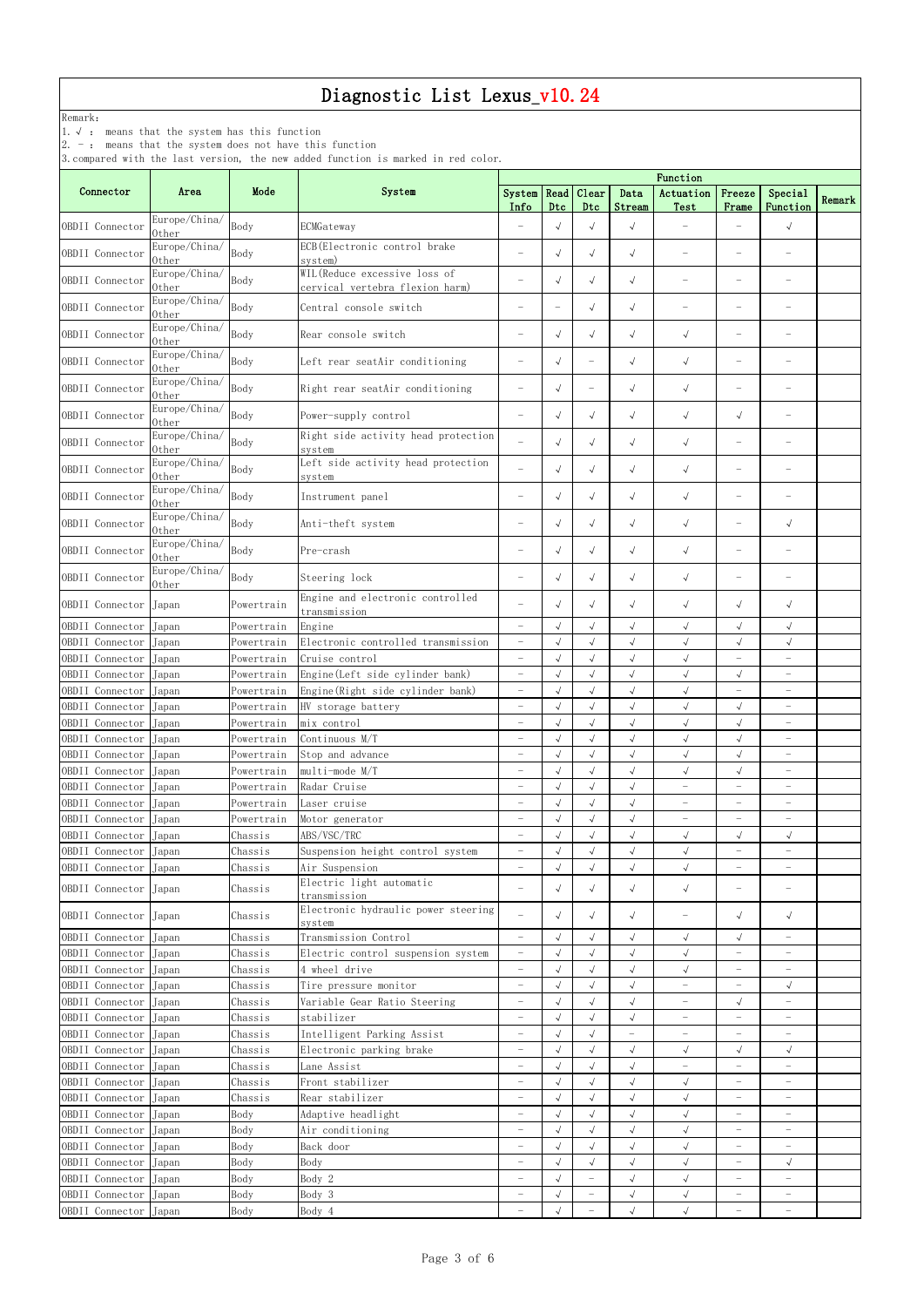Remark:

1.√ : means that the system has this function

2. - : means that the system does not have this function

|                                          |                          |            |                                              | Function                 |                                  |                                  |                          |                          |                          |                          |        |  |
|------------------------------------------|--------------------------|------------|----------------------------------------------|--------------------------|----------------------------------|----------------------------------|--------------------------|--------------------------|--------------------------|--------------------------|--------|--|
| Connector                                | Area                     | Mode       | System                                       | <b>System</b>            | Read                             | Clear                            | Data                     | Actuation                | Freeze                   | Special                  |        |  |
|                                          |                          |            |                                              | Info                     | Dtc                              | Dtc                              | Stream                   | Test                     | Frame                    | Function                 | Remark |  |
| OBDII Connector                          | Japan                    | Body       | Body 5                                       |                          |                                  |                                  | $\sqrt{}$                | $\sqrt{ }$               | $\equiv$                 |                          |        |  |
| OBDII Connector                          | Japan                    | Body       | Remove sonar                                 | $\overline{\phantom{0}}$ | $\sqrt{ }$                       | $\sqrt{ }$                       | $\sqrt{ }$               | $\sqrt{ }$               | $\overline{\phantom{0}}$ | $\overline{\phantom{0}}$ |        |  |
| OBDII Connector                          | Japan                    | Body       | Dashboard switch                             | $\overline{\phantom{0}}$ | $\overline{\phantom{0}}$         | $\overline{\phantom{0}}$         | $\sqrt{}$                | $\overline{\phantom{m}}$ | $\overline{\phantom{a}}$ | $\qquad \qquad -$        |        |  |
| OBDII Connector                          | Japan                    | Body       | Driver door motor                            | $\overline{\phantom{0}}$ | $\sqrt{}$                        | $\sqrt{ }$                       | $\sqrt{ }$               | $\sqrt{ }$               | $\overline{\phantom{m}}$ | $\overline{\phantom{a}}$ |        |  |
| OBDII Connector                          | Japan                    | Body       | Driver seat switch                           | $\equiv$                 | $\overline{\phantom{a}}$         | $\overline{\phantom{0}}$         | $\sqrt{ }$               | $\sqrt{ }$               | $\overline{\phantom{0}}$ | $\overline{\phantom{0}}$ |        |  |
| OBDII Connector                          | Japan                    | Body       | Gateway                                      | $\equiv$                 | $\sqrt{ }$                       | $\sqrt{ }$                       | $\overline{\phantom{0}}$ | $\equiv$                 | $\overline{\phantom{0}}$ |                          |        |  |
| OBDII Connector                          | Japan                    | Body       | <b>METER</b>                                 | $\equiv$                 | $\overline{\phantom{m}}$         | $\overline{\phantom{0}}$         | $\sqrt{ }$               | $\sqrt{}$                | $\overline{\phantom{a}}$ | $-$                      |        |  |
| OBDII Connector                          | Japan                    | Body       | Rearview mirror                              | $\overline{\phantom{0}}$ | $\overline{\phantom{m}}$         |                                  | $\sqrt{ }$               | $\sqrt{ }$               | $\overline{\phantom{0}}$ | $\qquad \qquad -$        |        |  |
| OBDII Connector                          | Japan                    | Body       | Left Rearview mirror                         | $\overline{\phantom{0}}$ | $\overline{\phantom{m}}$         | $\qquad \qquad -$                | $\sqrt{ }$               | $\sqrt{ }$               | $\overline{\phantom{0}}$ | $\qquad \qquad -$        |        |  |
| OBDII Connector                          | Japan                    | Body       | Right Rearview mirror                        | $\overline{\phantom{0}}$ | $\overline{\phantom{m}}$         | $\overline{\phantom{0}}$         | $\sqrt{}$                | $\sqrt{ }$               | $\overline{\phantom{a}}$ | $\overline{\phantom{0}}$ |        |  |
| OBDII Connector                          | Japan                    | Body       | Seating detection                            | $\overline{\phantom{m}}$ | $\sqrt{\phantom{a}}$             | $\sqrt{ }$                       | $\sqrt{ }$               | $\overline{\phantom{0}}$ | $\overline{\phantom{0}}$ | $\overline{\phantom{0}}$ |        |  |
| OBDII Connector                          | Japan                    | Body       | Passenger door motor                         | $\overline{\phantom{0}}$ | $\sqrt{ }$                       | $\sqrt{ }$                       | $\sqrt{ }$               | $\sqrt{ }$               | $\overline{\phantom{a}}$ | $\qquad \qquad -$        |        |  |
| OBDII Connector                          | Japan                    | Body       | Passenger seat                               | $\overline{\phantom{0}}$ |                                  |                                  | $\sqrt{}$                | $\sqrt{}$                | $\overline{\phantom{0}}$ | $\overline{\phantom{0}}$ |        |  |
| OBDII Connector                          | Japan                    | Body       | Power-supply control                         | $\qquad \qquad -$        | $\sqrt{ }$                       | $\sqrt{ }$                       | $\overline{\phantom{0}}$ | $\qquad \qquad -$        | $\overline{\phantom{m}}$ | $\overline{\phantom{0}}$ |        |  |
| OBDII Connector                          | Japan                    | Body       | Rain sensor                                  | $\equiv$                 | $\overline{\phantom{0}}$         | $\overline{\phantom{0}}$         | $\sqrt{ }$               | $\equiv$                 | $\overline{\phantom{0}}$ | $\overline{\phantom{0}}$ |        |  |
| OBDII Connector                          | Japan                    | Body       | Rear seat switch                             | $\overline{\phantom{0}}$ | $\overline{\phantom{a}}$         | $\overline{\phantom{0}}$         | $\sqrt{}$                | $\overline{\phantom{0}}$ | $\overline{\phantom{0}}$ | $\qquad \qquad -$        |        |  |
| OBDII Connector                          | Japan                    | Body       | Left rear door motor                         | $\overline{\phantom{0}}$ | $\sqrt{ }$                       | $\sqrt{ }$                       | $\sqrt{}$                | $\sqrt{ }$               | $\overline{\phantom{0}}$ | $\qquad \qquad -$        |        |  |
| OBDII Connector                          | Japan                    | Body       | Left rear seat                               | $\overline{\phantom{0}}$ | $\overline{\phantom{m}}$         | $\qquad \qquad -$                | $\sqrt{}$                | $\sqrt{ }$               | $\overline{\phantom{0}}$ | $\overline{\phantom{0}}$ |        |  |
| OBDII Connector                          | Japan                    | Body       | Right rear door seat                         | $\overline{\phantom{0}}$ | $\sqrt{ }$                       | $\sqrt{ }$                       | $\sqrt{}$                | $\sqrt{ }$               | $\overline{\phantom{a}}$ | $\qquad \qquad -$        |        |  |
| OBDII Connector                          | Japan                    | Body       | Right rear seat                              | $\overline{\phantom{m}}$ | $\overline{\phantom{m}}$         | $\qquad \qquad -$                | $\sqrt{ }$               | $\sqrt{ }$               | $\overline{\phantom{0}}$ | $\overline{\phantom{a}}$ |        |  |
| OBDII Connector                          | Japan                    | Body       | Sliding top skylight                         | $\overline{\phantom{0}}$ | $\overline{\phantom{a}}$         |                                  | $\sqrt{ }$               | $\sqrt{ }$               | $\overline{\phantom{0}}$ | $\qquad \qquad -$        |        |  |
| OBDII Connector                          | Japan                    | Body       | Airbag                                       | $\overline{\phantom{0}}$ | $\sqrt{}$                        | $\sqrt{}$                        | $\sqrt{ }$               | $\qquad \qquad -$        | $\overline{\phantom{0}}$ | $\sqrt{ }$               |        |  |
| OBDII Connector                          | Japan                    | Body       | Sliding roof                                 | $\overline{\phantom{0}}$ | $\sqrt{ }$                       | $\sqrt{ }$                       | $\sqrt{}$                | $\qquad \qquad -$        | $\overline{\phantom{m}}$ | $\overline{\phantom{0}}$ |        |  |
| OBDII Connector                          | Japan                    | Body       | Steering pad switch                          | $\overline{\phantom{0}}$ | $\overline{\phantom{0}}$         | $\overline{\phantom{0}}$         | $\sqrt{2}$               | $\equiv$                 | $\equiv$                 | $\equiv$                 |        |  |
| OBDII Connector                          | Japan                    | Body       | Tilt and telescopic steering wheel           | $\overline{\phantom{0}}$ | $\sqrt{ }$                       | $\sqrt{ }$                       | $\sqrt{}$                | $\sqrt{ }$               | $\sqrt{}$                | $\overline{\phantom{0}}$ |        |  |
| OBDII Connector                          | Japan                    | Body       | Wiper                                        | $\overline{\phantom{0}}$ | $\overline{\phantom{m}}$         |                                  | $\sqrt{ }$               | $\sqrt{ }$               | $\overline{\phantom{0}}$ | $\qquad \qquad -$        |        |  |
| OBDII Connector                          | Japan                    | Body       | Main Body                                    | $\qquad \qquad -$        | $\sqrt{ }$                       | $\sqrt{ }$                       | $\sqrt{\phantom{a}}$     | $\sqrt{ }$               | $\overline{\phantom{m}}$ | $\sqrt{ }$               |        |  |
| OBDII Connector Japan                    |                          | Body       | Toyota safety protection system              |                          |                                  |                                  |                          | $\sqrt{ }$               |                          |                          |        |  |
| OBDII Connector                          | Japan                    | Body       | Entry&start                                  | $\overline{\phantom{m}}$ | $\rightsquigarrow$<br>$\sqrt{ }$ | $\rightsquigarrow$<br>$\sqrt{ }$ | $\sqrt{ }$               | $\sqrt{ }$               | $\overline{\phantom{0}}$ | $\sqrt{ }$               |        |  |
| OBDII Connector                          | Japan                    | Body       | HVGateway                                    | $\overline{\phantom{0}}$ | $\sqrt{ }$                       | $\sqrt{ }$                       | $\sqrt{ }$               | $\overline{\phantom{0}}$ | $\overline{\phantom{0}}$ | $\overline{\phantom{0}}$ |        |  |
| OBDII Connector                          | Japan                    | Body       | Night vision                                 | -                        | $\sqrt{ }$                       | $\sqrt{ }$                       | $\sqrt{ }$               | $\sqrt{ }$               | $\overline{\phantom{0}}$ |                          |        |  |
| OBDII Connector                          | Japan                    | Body       | Headlamp automatic levelling                 | $\equiv$                 | $\sqrt{ }$                       | $\sqrt{ }$                       | $\sqrt{ }$               | $\sqrt{}$                | $\overline{\phantom{a}}$ | $\overline{\phantom{0}}$ |        |  |
| OBDII Connector                          | Japan                    | Body       | <b>BEAN</b> Gateway                          | $\overline{\phantom{0}}$ | $\sqrt{ }$                       | $\sqrt{}$                        | $\overline{\phantom{0}}$ | $\equiv$                 | $\equiv$                 | $\qquad \qquad -$        |        |  |
| OBDII Connector                          | Japan                    | Body       | Attachment Gateway                           | $\overline{\phantom{0}}$ | $\sqrt{ }$                       | $\sqrt{ }$                       | $\sqrt{}$                | $\overline{\phantom{m}}$ | $\overline{\phantom{0}}$ | $\overline{\phantom{0}}$ |        |  |
| OBDII Connector                          | Japan                    | Body       | Left front seat air conditioning             | $\overline{\phantom{0}}$ | $\sqrt{ }$                       | $\overline{\phantom{0}}$         | $\sqrt{ }$               | $\sqrt{ }$               | $\overline{\phantom{m}}$ | $\overline{\phantom{0}}$ |        |  |
| OBDII Connector                          | Japan                    | Body       | Right front seat air conditioning            | $\overline{\phantom{0}}$ | $\sqrt{ }$                       | $\overline{\phantom{0}}$         | $\sqrt{}$                | $\sqrt{}$                | $\overline{\phantom{0}}$ | $\qquad \qquad -$        |        |  |
| OBDII Connector                          | Japan                    | Body       | CANGateway                                   | $\overline{\phantom{0}}$ | $\sqrt{}$                        | $\sqrt{ }$                       | $\overline{\phantom{0}}$ | $\overline{\phantom{m}}$ | $\overline{\phantom{0}}$ | $\qquad \qquad -$        |        |  |
| OBDII Connector                          | Japan                    | Body       | ECMGateway                                   | $\qquad \qquad -$        | $\sqrt{ }$                       | $\sqrt{ }$                       | $\sqrt{ }$               | $\qquad \qquad -$        | $\overline{\phantom{m}}$ | $\overline{\phantom{a}}$ |        |  |
|                                          |                          |            | ECB (Electronic control brake                |                          |                                  |                                  |                          |                          |                          |                          |        |  |
| OBDII Connector                          | Japan                    | Body       | system)                                      | $\overline{\phantom{m}}$ | $\sqrt{ }$                       | $\sqrt{ }$                       | $\sqrt{ }$               | $\overline{\phantom{0}}$ | $\overline{\phantom{m}}$ |                          |        |  |
|                                          |                          |            | WIL (Reduce excessive loss of                | $\overline{\phantom{0}}$ | $\sqrt{ }$                       | $\sqrt{ }$                       | $\sqrt{ }$               | $\overline{\phantom{0}}$ | $\overline{\phantom{m}}$ |                          |        |  |
| OBDII Connector                          | Japan                    | Body       | cervical vertebra flexion harm)              |                          |                                  |                                  |                          |                          |                          |                          |        |  |
| OBDII Connector                          | Japan                    | Body       | Central console switch                       | $\equiv$                 | $\equiv$                         | $\sqrt{ }$                       | $\sqrt{ }$               | $\overline{\phantom{0}}$ | $\overline{\phantom{0}}$ | $\overline{\phantom{0}}$ |        |  |
| OBDII Connector                          | Japan                    | Body       | Rear console switch                          | $\overline{\phantom{0}}$ | $\sqrt{ }$                       | $\sqrt{ }$                       | $\sqrt{}$                | $\sqrt{ }$               | $\overline{\phantom{0}}$ | $\overline{\phantom{0}}$ |        |  |
| OBDII Connector                          | Japan                    | Body       | Left rear seatAir conditioning               | $\overline{\phantom{0}}$ | $\sqrt{ }$                       |                                  | $\sqrt{ }$               | $\checkmark$             | $\overline{\phantom{a}}$ | $\qquad \qquad -$        |        |  |
| OBDII Connector                          | Japan                    | Body       | Right rear seatAir conditioning              | $\qquad \qquad -$        | $\sqrt{ }$                       | $\qquad \qquad -$                | $\sqrt{ }$               | $\sqrt{ }$               | $\overline{\phantom{m}}$ | $\overline{\phantom{a}}$ |        |  |
| OBDII Connector                          | Japan                    | Body       | Power-supply control                         | $\overline{\phantom{0}}$ | $\sqrt{ }$                       | $\sqrt{ }$                       | $\sqrt{}$                | $\sqrt{2}$               | $\sqrt{ }$               | $\qquad \qquad -$        |        |  |
| OBDII Connector                          | Japan                    | Body       | Right side activity head protection          | $\equiv$                 | $\sqrt{ }$                       | $\sqrt{ }$                       | $\sqrt{ }$               | $\sqrt{ }$               | $\overline{\phantom{m}}$ |                          |        |  |
|                                          |                          |            | system<br>Left side activity head protection |                          |                                  |                                  |                          |                          |                          |                          |        |  |
| OBDII Connector                          | Japan                    | Body       | system                                       | $\equiv$                 | $\sqrt{ }$                       | $\sqrt{ }$                       | $\sqrt{ }$               | $\sqrt{ }$               | $\overline{\phantom{m}}$ |                          |        |  |
| OBDII Connector                          | Japan                    | Body       | Instrument panel                             | $\overline{\phantom{m}}$ | $\sqrt{ }$                       | $\sqrt{ }$                       | $\sqrt{}$                | $\sqrt{ }$               | $\overline{\phantom{0}}$ | $\overline{\phantom{0}}$ |        |  |
| OBDII Connector                          | Japan                    | Body       | Anti-theft system                            | $\overline{\phantom{0}}$ |                                  | $\sqrt{}$                        | $\sqrt{}$                | $\sqrt{}$                | $\overline{\phantom{0}}$ | $\sqrt{}$                |        |  |
| OBDII Connector                          | Japan                    | Body       | Pre-crash                                    | $\overline{\phantom{0}}$ |                                  | $\sqrt{}$                        | $\checkmark$             | $\sqrt{}$                | $\overline{\phantom{0}}$ | $\overline{\phantom{0}}$ |        |  |
| OBDII Connector                          | Japan                    | Body       | Steering lock                                | $\overline{\phantom{0}}$ | $\sqrt{ }$                       | $\sqrt{ }$                       | $\sqrt{ }$               | $\sqrt{2}$               | $\overline{\phantom{m}}$ | $\sqrt{ }$               |        |  |
|                                          |                          |            | Engine and electronic controlled             |                          |                                  |                                  |                          |                          |                          |                          |        |  |
| OBDII Connector North America Powertrain |                          |            | transmission                                 | $\overline{\phantom{m}}$ | $\sqrt{ }$                       | $\sqrt{ }$                       | $\sqrt{}$                | $\sqrt{ }$               | $\sqrt{ }$               | $\sqrt{ }$               |        |  |
| OBDII Connector                          | North America Powertrain |            | Engine                                       | $\equiv$                 | $\sqrt{ }$                       | $\sqrt{ }$                       | $\sqrt{ }$               | $\sqrt{}$                | $\sqrt{}$                | $\sqrt{ }$               |        |  |
| OBDII Connector                          | North America Powertrain |            | Electronic controlled transmission           | $\overline{\phantom{0}}$ | $\sqrt{ }$                       | $\sqrt{ }$                       | $\sqrt{}$                | $\sqrt{}$                | $\sqrt{}$                | $\sqrt{}$                |        |  |
| OBDII Connector North America Powertrain |                          |            | Cruise control                               | $\overline{\phantom{0}}$ | $\sqrt{ }$                       | $\sqrt{ }$                       | $\checkmark$             | $\sqrt{ }$               |                          |                          |        |  |
| OBDII Connector                          | North America Powertrain |            | Engine (Left side cylinder bank)             | $\overline{\phantom{a}}$ | $\sqrt{ }$                       | $\sqrt{ }$                       | $\sqrt{}$                | $\sqrt{ }$               | $\sqrt{}$                | $\qquad \qquad -$        |        |  |
| OBDII Connector                          | North America            | Powertrain | Engine (Right side cylinder bank)            | $\overline{\phantom{0}}$ | $\sqrt{ }$                       | $\sqrt{ }$                       | $\sqrt{ }$               | $\sqrt{ }$               | $\overline{\phantom{0}}$ | $\overline{\phantom{0}}$ |        |  |
| OBDII Connector                          | North America Powertrain |            | HV storage battery                           | $\qquad \qquad -$        | $\sqrt{ }$                       | $\sqrt{ }$                       | $\sqrt{}$                | $\sqrt{ }$               | $\sqrt{ }$               | $\sqrt{ }$               |        |  |
| OBDII Connector                          | North America Powertrain |            | mix control                                  | $\qquad \qquad -$        | $\sqrt{ }$                       |                                  | $\sqrt{ }$               | $\sqrt{ }$               | $\sqrt{ }$               | $\overline{\phantom{0}}$ |        |  |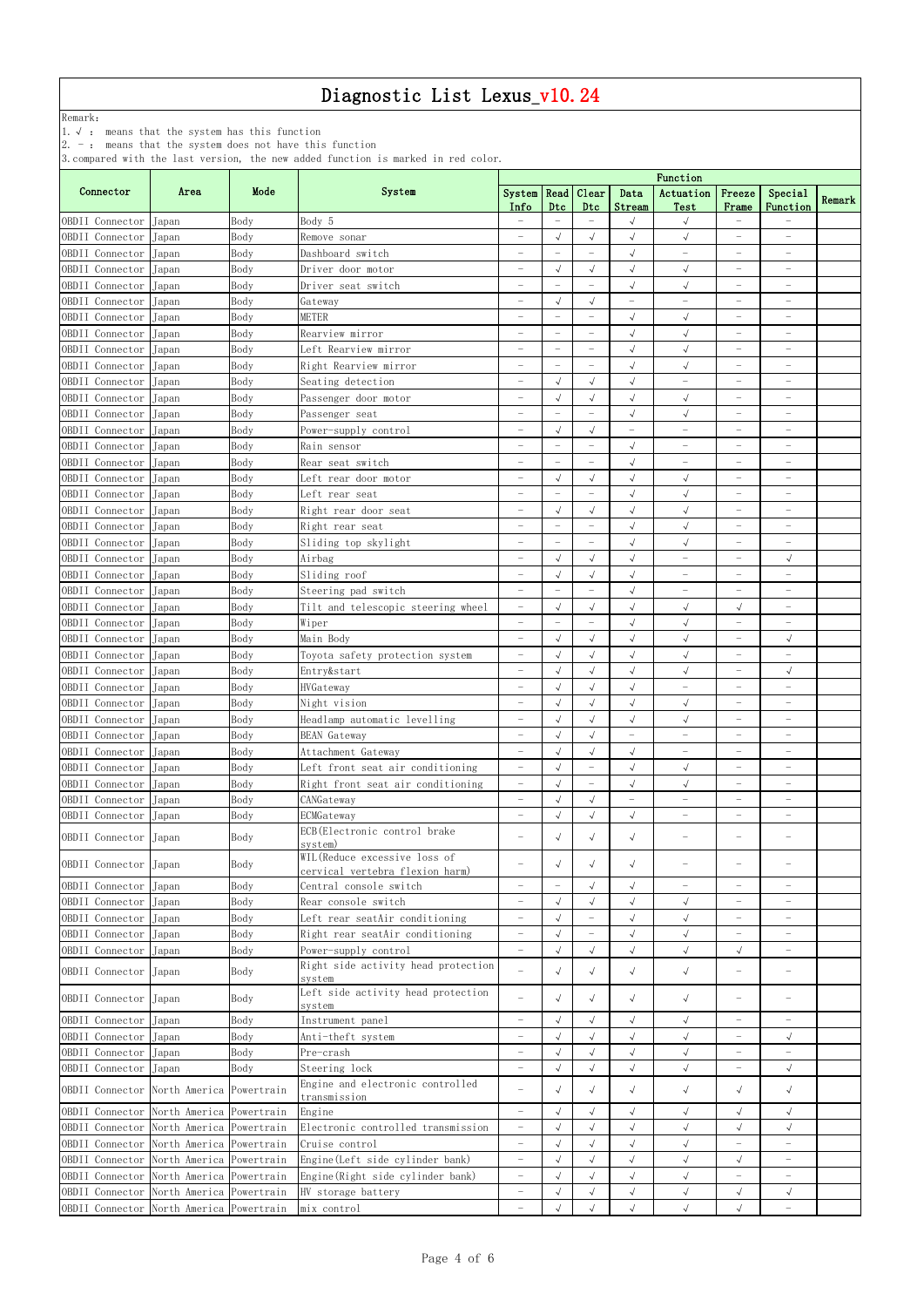Remark:

1.√ : means that the system has this function

2. - : means that the system does not have this function

|                                                       |                                          |      |                                               | Function                                             |                                        |                                        |                          |                                 |                                                      |                                                      |        |  |
|-------------------------------------------------------|------------------------------------------|------|-----------------------------------------------|------------------------------------------------------|----------------------------------------|----------------------------------------|--------------------------|---------------------------------|------------------------------------------------------|------------------------------------------------------|--------|--|
| Connector                                             | Area                                     | Mode | System                                        | System   Read   Clear<br>Info                        | Dtc                                    | Dtc                                    | Data<br>Stream           | Actuation<br>Test               | Freeze<br>Frame                                      | Special<br>Function                                  | Remark |  |
| OBDII Connector North America Powertrain              |                                          |      | Continuous M/T                                | $\overline{\phantom{m}}$                             | $\sqrt{ }$                             | $\sqrt{ }$                             |                          | $\sqrt{ }$                      | $\sqrt{ }$                                           |                                                      |        |  |
| OBDII Connector North America Powertrain              |                                          |      | Stop and advance                              | $\equiv$                                             | $\sqrt{ }$                             | $\sqrt{ }$                             | $\sqrt{ }$               | $\sqrt{ }$                      | $\sqrt{ }$                                           | $\equiv$                                             |        |  |
| OBDII Connector                                       | North America Powertrain                 |      | multi-mode M/T                                | $\overline{\phantom{0}}$                             | $\sqrt{ }$                             | $\sqrt{ }$                             | $\sqrt{}$                | $\sqrt{\phantom{a}}$            | $\sqrt{ }$                                           | $\overline{\phantom{0}}$                             |        |  |
| OBDII Connector North America Powertrain              |                                          |      | Radar Cruise                                  | $\overline{\phantom{m}}$                             |                                        | $\sqrt{ }$                             | $\sqrt{ }$               | $\qquad \qquad -$               | $\overline{\phantom{m}}$                             | $\overline{\phantom{0}}$                             |        |  |
| OBDII Connector                                       | North America Powertrain                 |      | Laser cruise                                  | $\overline{\phantom{0}}$                             | $\sqrt{2}$                             | $\sqrt{}$                              | $\sqrt{ }$               | $\qquad \qquad -$               | $\overline{\phantom{0}}$                             | $\sqrt{ }$                                           |        |  |
| OBDII Connector North America Powertrain              |                                          |      | Motor generator                               | $\overline{\phantom{m}}$                             | $\sqrt{ }$                             | $\sqrt{ }$                             | $\sqrt{2}$               | $\qquad \qquad -$               | $\overline{\phantom{m}}$                             |                                                      |        |  |
| OBDII Connector                                       | North America Chassis                    |      | ABS/VSC/TRC                                   | $\overline{\phantom{0}}$                             | $\sqrt{ }$                             | $\sqrt{ }$                             | $\sqrt{2}$               | $\sqrt{2}$                      | $\sqrt{ }$                                           | $\sqrt{ }$                                           |        |  |
| OBDII Connector                                       | North America Chassis                    |      | Suspension height control system              | $\overline{\phantom{m}}$                             | $\sqrt{ }$                             | $\sqrt{ }$                             | $\sqrt{ }$               | $\sqrt{ }$                      | $\qquad \qquad -$                                    | $\sqrt{ }$                                           |        |  |
| OBDII Connector                                       | North America Chassis                    |      | Air Suspension                                | $\equiv$                                             | $\sqrt{ }$                             | $\sqrt{ }$                             | $\sqrt{ }$               | $\sqrt{ }$                      | $\overline{\phantom{0}}$                             | $\qquad \qquad -$                                    |        |  |
| OBDII Connector North America Chassis                 |                                          |      | Electric light automatic<br>transmission      |                                                      | $\sqrt{ }$                             | $\sqrt{ }$                             | $\sqrt{ }$               | $\sqrt{ }$                      |                                                      |                                                      |        |  |
| OBDII Connector North America Chassis                 |                                          |      | Electronic hydraulic power steering<br>system |                                                      | $\sqrt{ }$                             | $\sqrt{ }$                             | $\sqrt{ }$               |                                 | $\sqrt{ }$                                           | $\sqrt{ }$                                           |        |  |
| OBDII Connector North America Chassis                 |                                          |      | Transmission Control                          | $\equiv$                                             | $\sqrt{ }$                             | $\sqrt{ }$                             | $\sqrt{}$                | $\sqrt{}$                       | $\sqrt{ }$                                           | $\qquad \qquad -$                                    |        |  |
| OBDII Connector                                       | North America Chassis                    |      | Electric control suspension system            | $\overline{\phantom{m}}$                             | $\sqrt{ }$                             | $\sqrt{ }$                             | $\sqrt{}$                | $\sqrt{}$                       | $\overline{\phantom{0}}$                             |                                                      |        |  |
| OBDII Connector North America Chassis                 |                                          |      | 4 wheel drive                                 | $\overline{\phantom{m}}$                             | $\sqrt{ }$                             | $\sqrt{ }$                             | $\sqrt{ }$               | $\sqrt{ }$                      | $\overline{\phantom{m}}$                             | $\sqrt{}$                                            |        |  |
| OBDII Connector North America Chassis                 |                                          |      | Tire pressure monitor                         | $\overline{\phantom{0}}$                             | $\sqrt{ }$                             | $\sqrt{ }$                             | $\sqrt{ }$               | $\overline{\phantom{0}}$        | $\overline{\phantom{0}}$                             | $\sqrt{ }$                                           |        |  |
| OBDII Connector North America Chassis                 |                                          |      | Variable Gear Ratio Steering                  | $\qquad \qquad -$                                    | $\sqrt{ }$                             | $\sqrt{ }$                             | $\sqrt{ }$               | $\overline{\phantom{0}}$        | $\sqrt{ }$                                           | $\sqrt{ }$                                           |        |  |
| OBDII Connector North America Chassis                 |                                          |      | stabilizer                                    | $\overline{\phantom{m}}$                             | $\sqrt{}$                              | $\sqrt{ }$                             | $\checkmark$             | $\overline{\phantom{0}}$        | $\overline{\phantom{m}}$                             | $\qquad \qquad -$                                    |        |  |
| OBDII Connector                                       | North America Chassis                    |      | Intelligent Parking Assist                    | $\overline{\phantom{m}}$                             | $\sqrt{ }$                             | $\sqrt{ }$                             | $\overline{\phantom{0}}$ | $\overline{\phantom{0}}$        | $\overline{\phantom{0}}$                             |                                                      |        |  |
| OBDII Connector North America Chassis                 |                                          |      | Electronic parking brake                      | $\equiv$                                             | $\sqrt{ }$                             | $\sqrt{ }$                             | $\sqrt{2}$               | $\sqrt{ }$                      | $\sqrt{ }$                                           | $\sqrt{ }$                                           |        |  |
| OBDII Connector                                       | North America Chassis                    |      | Lane Assist                                   | $\overline{\phantom{0}}$                             | $\sqrt{2}$                             | $\sqrt{2}$                             | $\sqrt{2}$               | $\equiv$                        | L.                                                   |                                                      |        |  |
| OBDII Connector                                       | North America Chassis                    |      | Front stabilizer                              | $\overline{\phantom{0}}$                             | $\sqrt{ }$                             | $\sqrt{ }$                             | $\sqrt{}$                | $\sqrt{}$                       | $\overline{\phantom{m}}$                             | $\qquad \qquad -$                                    |        |  |
| OBDII Connector                                       | North America Chassis                    |      | Rear stabilizer                               | $\overline{\phantom{0}}$                             | $\sqrt{ }$                             | $\sqrt{}$                              | $\sqrt{}$                | $\sqrt{ }$                      | $\overline{\phantom{0}}$                             | $\qquad \qquad -$                                    |        |  |
| OBDII Connector                                       | North America Body                       |      | Adaptive headlight                            | $\overline{\phantom{m}}$                             | $\sqrt{ }$                             | $\sqrt{ }$                             | $\sqrt{ }$               | $\sqrt{ }$                      | $\qquad \qquad -$                                    | $\overline{\phantom{0}}$                             |        |  |
| OBDII Connector North America Body                    |                                          |      | Air conditioning                              | -                                                    | $\sqrt{ }$                             | $\sqrt{ }$                             | $\sqrt{ }$               | $\sqrt{ }$                      | $\overline{\phantom{0}}$                             | $\sqrt{ }$                                           |        |  |
| OBDII Connector North America Body                    |                                          |      | Back door                                     | $\overline{\phantom{0}}$                             | $\sqrt{ }$                             | $\sqrt{ }$                             | $\sqrt{ }$               | $\sqrt{ }$                      | $\overline{\phantom{0}}$                             | $\overline{\phantom{0}}$                             |        |  |
| OBDII Connector North America Body                    |                                          |      | Body                                          | $\overline{\phantom{m}}$                             | $\sqrt{ }$                             | $\sqrt{ }$                             | $\sqrt{ }$               | $\sqrt{ }$                      | $\overline{\phantom{0}}$                             | $\sqrt{ }$                                           |        |  |
| OBDII Connector North America Body                    |                                          |      | Body 2                                        |                                                      | $\sqrt{ }$                             |                                        | √                        | $\sqrt{ }$                      |                                                      |                                                      |        |  |
| OBDII Connector North America Body                    |                                          |      | Body 3                                        | $\overline{\phantom{0}}$                             | $\sqrt{2}$                             | $\overline{\phantom{0}}$               | $\sqrt{2}$               | $\sqrt{}$                       | $\overline{\phantom{m}}$                             | $\overline{\phantom{0}}$                             |        |  |
| OBDII Connector North America Body                    |                                          |      | Body 4                                        |                                                      | $\sqrt{ }$                             | $\overline{\phantom{0}}$               | $\sqrt{ }$               | $\sqrt{}$                       | $\overline{\phantom{0}}$                             | $\equiv$                                             |        |  |
| OBDII Connector                                       | North America Body                       |      | Body 5                                        | L,                                                   | $\overline{\phantom{a}}$               |                                        | $\sqrt{2}$<br>$\sqrt{}$  | $\sqrt{}$                       | $\overline{\phantom{0}}$<br>$\overline{\phantom{0}}$ | $\qquad \qquad -$                                    |        |  |
| OBDII Connector                                       | North America Body<br>North America Body |      | Remove sonar<br>Dashboard switch              | $\overline{\phantom{0}}$<br>$\overline{\phantom{m}}$ | $\sqrt{ }$<br>$\overline{\phantom{m}}$ | $\sqrt{ }$<br>$\overline{\phantom{0}}$ | $\sqrt{ }$               | $\sqrt{ }$<br>$\qquad \qquad -$ | $\overline{\phantom{m}}$                             | $\overline{\phantom{0}}$<br>$\overline{\phantom{a}}$ |        |  |
| OBDII Connector<br>OBDII Connector North America Body |                                          |      | Driver door motor                             | $\overline{\phantom{0}}$                             | $\sqrt{ }$                             | $\sqrt{ }$                             | $\sqrt{ }$               | $\sqrt{}$                       | $\overline{\phantom{m}}$                             | $\qquad \qquad -$                                    |        |  |
| OBDII Connector North America Body                    |                                          |      | Driver seat switch                            | $\overline{\phantom{m}}$                             | $\overline{\phantom{m}}$               | $\overline{\phantom{0}}$               | $\sqrt{ }$               | $\sqrt{\phantom{a}}$            | $\overline{\phantom{m}}$                             | $\overline{\phantom{a}}$                             |        |  |
| OBDII Connector North America Body                    |                                          |      | Gateway                                       | $\overline{\phantom{m}}$                             | $\sqrt{ }$                             |                                        | $\overline{\phantom{0}}$ | $\qquad \qquad -$               | $\qquad \qquad -$                                    | $\overline{\phantom{a}}$                             |        |  |
| OBDII Connector North America Body                    |                                          |      | <b>METER</b>                                  |                                                      |                                        |                                        | $\sqrt{\phantom{a}}$     | $\sqrt{ }$                      | $\overline{\phantom{0}}$                             |                                                      |        |  |
| OBDII Connector North America Body                    |                                          |      | Rearview mirror                               | $\overline{\phantom{m}}$                             | $\overline{\phantom{a}}$               | $\overline{\phantom{0}}$               | $\sqrt{}$                | $\sqrt{}$                       | $\overline{\phantom{m}}$                             | $\overline{\phantom{0}}$                             |        |  |
| OBDII Connector                                       | North America Body                       |      | Left Rearview mirror                          | $\equiv$                                             | $\overline{\phantom{0}}$               | $\overline{\phantom{0}}$               | $\sqrt{}$                | $\sqrt{ }$                      | $\equiv$                                             | $\overline{\phantom{0}}$                             |        |  |
| OBDII Connector                                       | North America Body                       |      | Right Rearview mirror                         | $\overline{\phantom{m}}$                             | $\overline{\phantom{m}}$               | $\overline{\phantom{0}}$               | $\sqrt{2}$               | $\sqrt{}$                       | $\qquad \qquad -$                                    | $\qquad \qquad -$                                    |        |  |
| OBDII Connector                                       | North America Body                       |      | Seating detection                             | $\overline{\phantom{0}}$                             | $\sqrt{ }$                             | $\sqrt{ }$                             | $\sqrt{ }$               | $\overline{\phantom{0}}$        | $\overline{\phantom{0}}$                             | $\sqrt{ }$                                           |        |  |
| OBDII Connector North America Body                    |                                          |      | Passenger door motor                          | $\overline{\phantom{m}}$                             | $\sqrt{ }$                             | $\sqrt{ }$                             | $\sqrt{ }$               | $\sqrt{ }$                      | $\overline{\phantom{m}}$                             | $\overline{\phantom{a}}$                             |        |  |
| OBDII Connector North America Body                    |                                          |      | Passenger seat                                | $\overline{\phantom{0}}$                             | $\qquad \qquad -$                      | $\overline{\phantom{0}}$               | $\sqrt{ }$               | $\sqrt{ }$                      | $\overline{\phantom{m}}$                             | $\overline{\phantom{0}}$                             |        |  |
| OBDII Connector                                       | North America Body                       |      | Power-supply control                          | $\overline{\phantom{0}}$                             | $\sqrt{}$                              | $\sqrt{ }$                             | $\overline{\phantom{0}}$ | $\overline{\phantom{0}}$        | $\overline{\phantom{0}}$                             | $\overline{\phantom{a}}$                             |        |  |
| OBDII Connector North America Body                    |                                          |      | Rain sensor                                   | $\equiv$                                             | $\overline{\phantom{0}}$               | $\overline{\phantom{0}}$               | $\sqrt{2}$               | $\qquad \qquad -$               | $\overline{\phantom{0}}$                             | $\qquad \qquad -$                                    |        |  |
| OBDII Connector                                       | North America Body                       |      | Rear seat switch                              | L,                                                   | $\overline{\phantom{a}}$               | ÷                                      | $\sqrt{2}$               | $\overline{\phantom{0}}$        | ÷                                                    | $\overbrace{\phantom{123221111}}$                    |        |  |
| OBDII Connector                                       | North America Body                       |      | Left rear door motor                          | $\overline{\phantom{0}}$                             | $\sqrt{ }$                             | $\sqrt{ }$                             | $\sqrt{}$                | $\sqrt{}$                       | $\qquad \qquad -$                                    | $\qquad \qquad -$                                    |        |  |
| OBDII Connector                                       | North America Body                       |      | Left rear seat                                | L,                                                   | $\qquad \qquad -$                      | $\overline{\phantom{0}}$               | $\sqrt{}$                | $\sqrt{ }$                      | $\overline{\phantom{0}}$                             | $\overline{\phantom{0}}$                             |        |  |
| OBDII Connector                                       | North America Body                       |      | Right rear door seat                          | $\overline{\phantom{0}}$                             | $\sqrt{ }$                             | $\sqrt{ }$                             | $\sqrt{ }$               | $\sqrt{ }$                      | $\qquad \qquad -$                                    | $\overline{\phantom{0}}$                             |        |  |
| OBDII Connector North America Body                    |                                          |      | Right rear seat                               | $\overline{\phantom{0}}$                             | $\overline{\phantom{m}}$               | $\overline{\phantom{0}}$               | $\sqrt{ }$               | $\sqrt{ }$                      | $\overline{\phantom{0}}$                             | $\overline{\phantom{0}}$                             |        |  |
| OBDII Connector North America Body                    |                                          |      | Sliding top skylight                          | $\overline{\phantom{m}}$                             | $\overline{\phantom{m}}$               | $\overline{\phantom{0}}$               | $\sqrt{ }$               | $\sqrt{ }$                      | $\overline{\phantom{0}}$                             | $\overline{\phantom{a}}$                             |        |  |
| OBDII Connector North America Body                    |                                          |      | Airbag                                        | $\overline{\phantom{m}}$                             | $\sqrt{}$                              | $\sqrt{ }$                             | $\sqrt{ }$               | $\overline{\phantom{0}}$        | $\overline{\phantom{m}}$                             | $\sqrt{}$                                            |        |  |
| OBDII Connector North America Body                    |                                          |      | Sliding roof                                  | $\overline{\phantom{0}}$                             | $\sqrt{ }$                             | $\sqrt{ }$                             | $\sqrt{}$                | $\overline{\phantom{0}}$        | $\overline{\phantom{0}}$                             |                                                      |        |  |
| OBDII Connector North America Body                    |                                          |      | Steering pad switch                           | $\overline{\phantom{m}}$                             | $\overline{\phantom{a}}$               | ÷                                      | $\sqrt{ }$               | $\overline{\phantom{0}}$        | $\qquad \qquad -$                                    | $\overline{\phantom{0}}$                             |        |  |
| OBDII Connector                                       | North America Body                       |      | Tilt and telescopic steering wheel            | $\overline{\phantom{m}}$                             | $\sqrt{ }$                             | $\sqrt{ }$                             | $\sqrt{}$                | $\sqrt{}$                       | $\sqrt{ }$                                           | $\overline{\phantom{0}}$                             |        |  |
| OBDII Connector                                       | North America Body                       |      | Wiper                                         | $\overline{\phantom{0}}$                             | $\overline{\phantom{a}}$               | $\overline{\phantom{0}}$               | $\sqrt{}$                | $\sqrt{}$                       | $\overline{\phantom{m}}$                             | $\qquad \qquad -$                                    |        |  |
| OBDII Connector                                       | North America Body                       |      | Main Body                                     | $\overline{\phantom{m}}$                             | $\sqrt{ }$                             | $\sqrt{ }$                             | $\sqrt{}$                | $\sqrt{ }$                      | $\qquad \qquad -$                                    | $\sqrt{}$                                            |        |  |
| OBDII Connector North America Body                    |                                          |      | Toyota safety protection system               |                                                      |                                        |                                        | $\sqrt{2}$               | $\sqrt{ }$                      | $\overline{\phantom{0}}$                             | $\overline{\phantom{0}}$                             |        |  |
| OBDII Connector North America Body                    |                                          |      | Entry&start                                   | $\qquad \qquad -$                                    | $\sqrt{ }$                             | $\sqrt{ }$                             | $\sqrt{}$                | $\sqrt{ }$                      | $\overline{\phantom{m}}$                             | $\sqrt{ }$                                           |        |  |
| OBDII Connector                                       | North America Body                       |      | HVGateway                                     | $\overline{\phantom{m}}$                             | $\sqrt{ }$                             | $\sqrt{ }$                             | $\sqrt{ }$               | $\qquad \qquad -$               | $\qquad \qquad -$                                    | $\sqrt{2}$                                           |        |  |
| OBDII Connector                                       | North America Body                       |      | Night vision                                  |                                                      | $\sqrt{ }$                             | $\sqrt{ }$                             | $\checkmark$             | $\sqrt{ }$                      | $\qquad \qquad -$                                    | $\qquad \qquad -$                                    |        |  |
| OBDII Connector                                       | North America Body                       |      | Headlamp automatic levelling                  |                                                      |                                        | $\sqrt{ }$                             | $\sqrt{ }$               | $\sqrt{}$                       | $\overline{\phantom{m}}$                             | $\sqrt{2}$                                           |        |  |